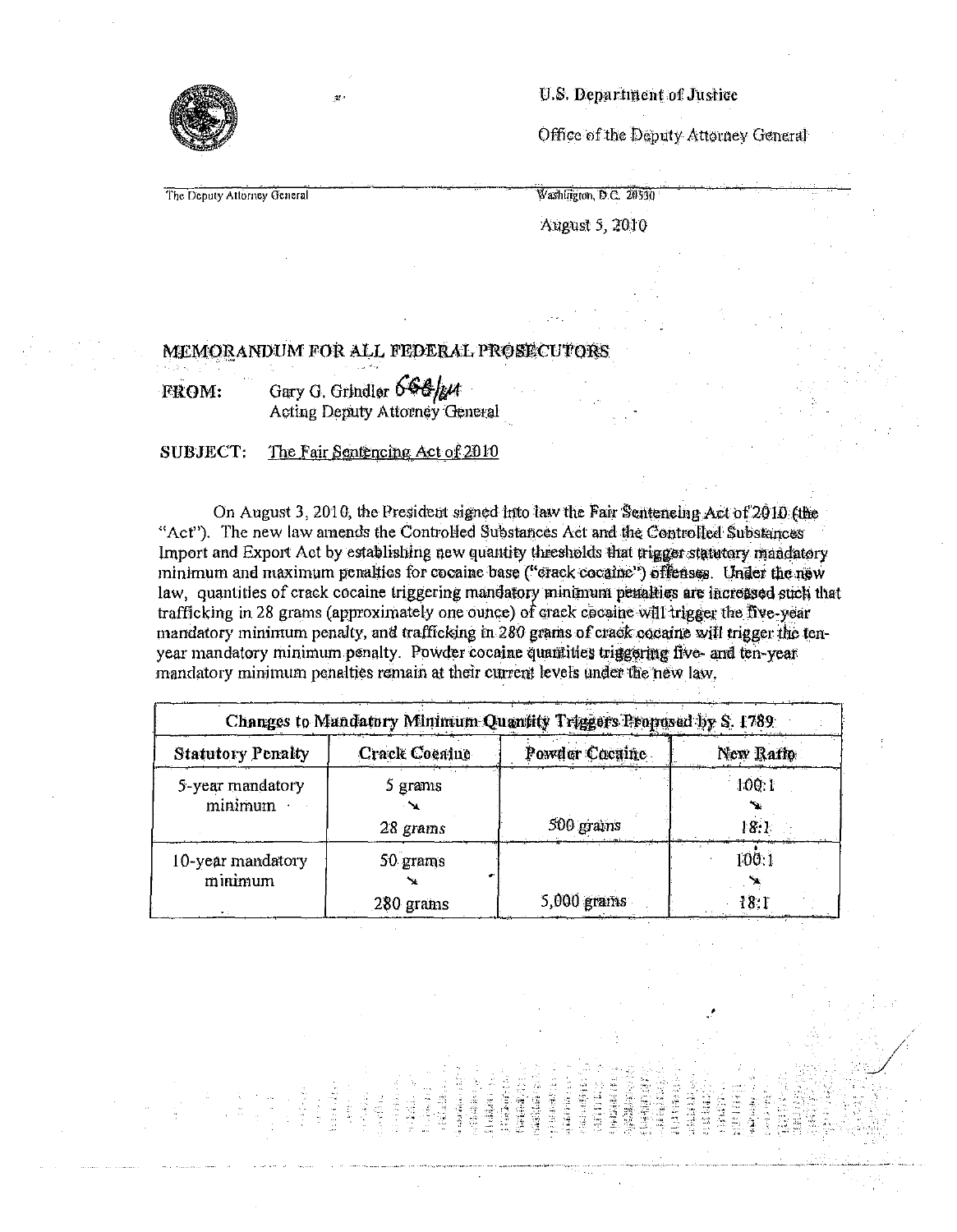In addition to increasing the quantities of crack cocaine that trigger mandatory minimum penalties, the Fair Sentencing Act of 2010,'

- repeals the mandatory minimum sentence for simple possession of crack cocaine
- increases fines associated with all drug trafficking offenses prohibited by 21 U.S.C. §§ 841(b) and 960(b);
- directs the U.S. Sentencing Commission to increase guideline penalties for violent drug traffickers;
- directs the U.S. Sentencing Commission to increase guideline penalties, by at least two offense levels, for drug offenses where certain aggravating factors are present (e.g. witness intimidation, commission of drug trafficking as livelihood, bribery of a police officer, or distribution to a person under the age of 18 years or over the age of 64 years); and
- directs the U.S. Sentencing Commission to decrease guideline penalties, by two levels, for drug offenses where the minimal role adjustment applies and certain other mitigating factors are present.

The Act is silent regarding whether the new threshold quantifies for statutory mandatory minimum sentences apply to conduct that occurred prior to its enactment. As a result of the Savings Statute, the new law will apply prospectively only to *offense conduct* occurring on or after the date of its enactment. Warden v. Marrero, 417 U.S. 653 (1974). The so-called Savings Statute of Title 1, United States Code, section 109, provides:

> The repeal of any statute Shall not have the effect to release or extinguish any penalty, forfeiture, or liability incurred under extinguist any penary, fortunate, or habitity instituted under<br>such statute, unless the repealing Act shall so expressly provide,<br>and such statute shall be treated as still remaining in force for the purpose of sustaining any proper action orprosecution for the enforcement of such penalty, forfeiture, or liability.

Accordingly, the previous statutory mandatory minimum threshold quantities  $(t, e)$ , five grams for the five-year mandatory minimum and 30 grams for the ten year mandatory will continue to apply for all *offense conduct* that occurred prior to the date of enactinent of the new law  $(i.e.,$  August 3, 2010), regardless of whether the case was changed subsequent to enactment of the new law. The new law does not provide a basis for challenging a conviction and sentence on direct appeal or by collateral attack.

In accordance with directives in the Act, we expect that the  $U.S.$  Sentencing Counnission will promulgate any corresponding guidelines, policy statements, or amendments within 90 days. Any such amendments would apply to determination of a sentence within the floor and celling provided by the statute. It is possible that the Commission may promulgate guidelines amendments that apply retroactively to previously imposed sentences using the new 18:1 ratio or

> **Alderei**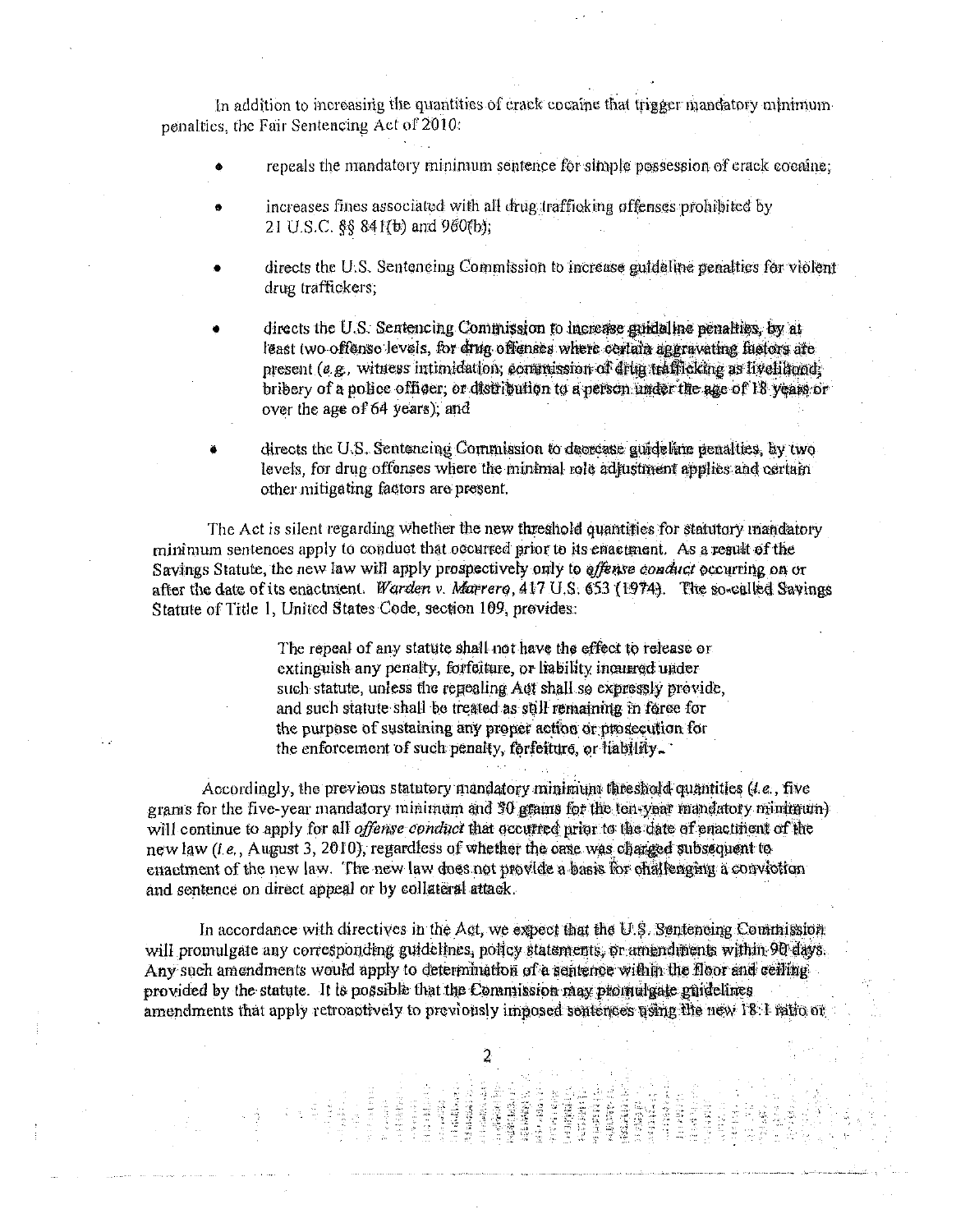some other ratio. It is also possible that the Commission may promulgate amendments relating to mitigating factors that apply retroactively. We will keep you informed of these developments.

In the meantime, prosecutors should continue to ask courts to calculate the applicable guidelines sentence in crack cocaine cases. Until the U.S. Sentencing commission promulgates guidelines implementing the new law, prosecutors may inform courts that they have the legal authority to disagree with policy judgments reflected in the current guidelines, i.e. the current ratio of approximately 80.1. In developing sentencing recommendations in individual cases, prosecutors should consider what the guidelines sentence would be consistent with the 18:1 ratio reflected in the new law as well as the enhancement and mitigating factors described in the directives to the Sentencing Commission contained in the new law. Variances in guidelines sentences may be based on the factors set forth in 18 U.S.C. § 3553(a) as discussed in the guidance provided by Attorney General Eric Holder in his memorandum regarding Department policy on charging and sentencing, dated May 19, 2010.

As always, consistent with the U.S. *Attorneys'* Manual, in cases where a court improperly imposes a sentence below the applicable statutory mandatory minimum penalty., prosecutors should report such a sentence to the Department as an adverge decision.

We have attached a table that estimates the amended Drug Quantity Table in §2D1.1 of the Senteneing Guidelines under the new law.

3

Ÿ.